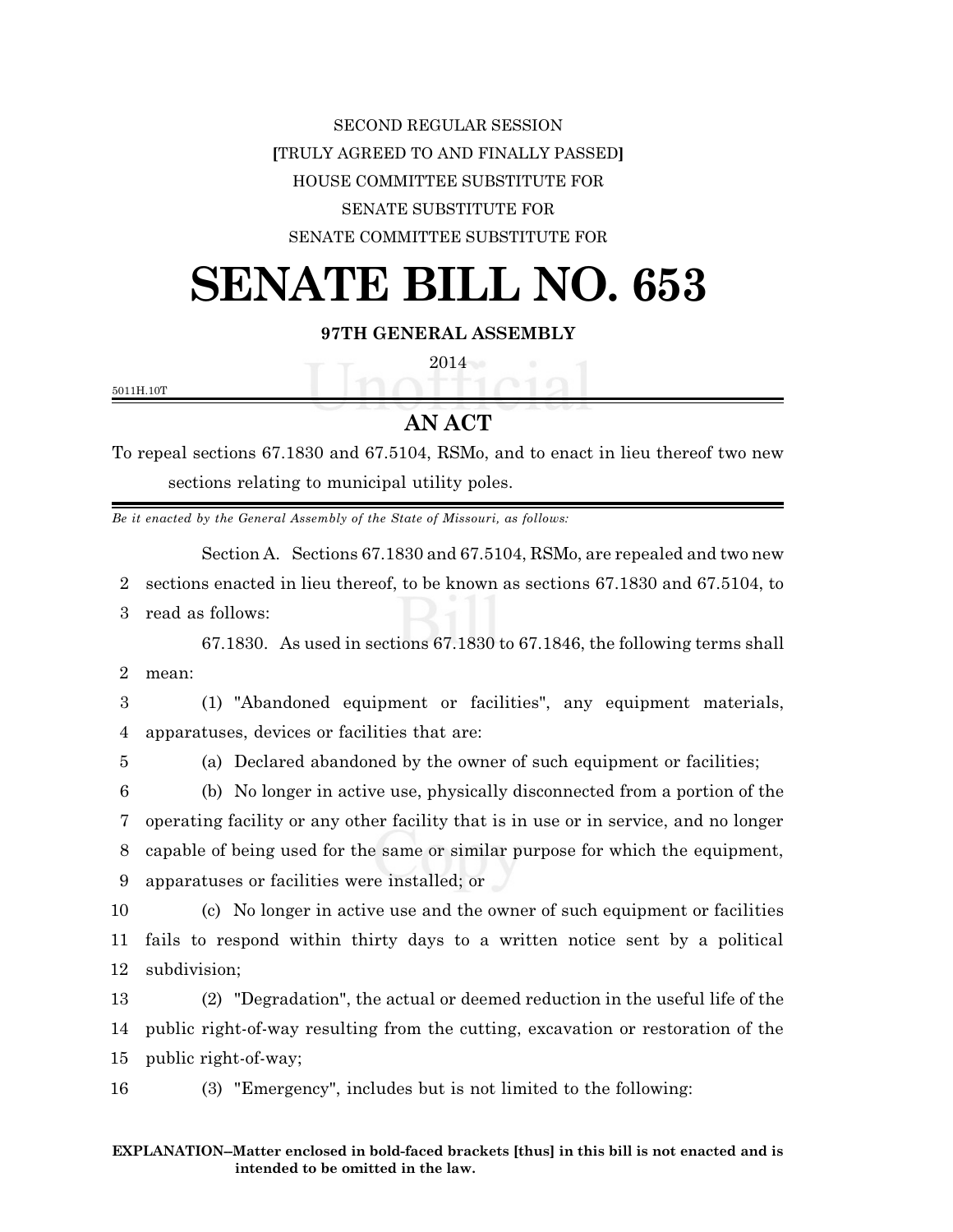(a) An unexpected or unplanned outage, cut, rupture, leak or any other failure of a public utility facility that prevents or significantly jeopardizes the ability of a public utility to provide service to customers;

 (b) An unexpected or unplanned outage, cut, rupture, leak or any other failure of a public utility facility that results or could result in danger to the public or a material delay or hindrance to the provision of service to the public if the outage, cut, rupture, leak or any other such failure of public utility facilities is not immediately repaired, controlled, stabilized or rectified; or

 (c) Any occurrence involving a public utility facility that a reasonable person could conclude under the circumstances that immediate and undelayed action by the public utility is necessary and warranted;

 (4) "Excavation", any act by which earth, asphalt, concrete, sand, gravel, rock or any other material in or on the ground is cut into, dug, uncovered, removed, or otherwise displaced, by means of any tools, equipment or explosives, except that the following shall not be deemed excavation:

 (a) Any de minimis displacement or movement of ground caused by pedestrian or vehicular traffic;

 (b) The replacement of utility poles and related equipment at the existing general location that does not involve either a street or sidewalk cut; or

 (c) Any other activity which does not disturb or displace surface conditions of the earth, asphalt, concrete, sand, gravel, rock or any other material in or on the ground;

 (5) "Management costs" or "rights-of-way management costs", the actual costs a political subdivision reasonably incurs in managing its public rights-of-way, including such costs, if incurred, as those associated with the following:

(a) Issuing, processing and verifying right-of-way permit applications;

(b) Inspecting job sites and restoration projects;

 (c) Protecting or moving public utility right-of-way user construction equipment after reasonable notification to the public utility right-of-way user during public right-of-way work;

(d) Determining the adequacy of public right-of-way restoration;

 (e) Restoring work inadequately performed after providing notice and the opportunity to correct the work; and

(f) Revoking right-of-way permits.

Right-of-way management costs shall be the same for all entities doing similar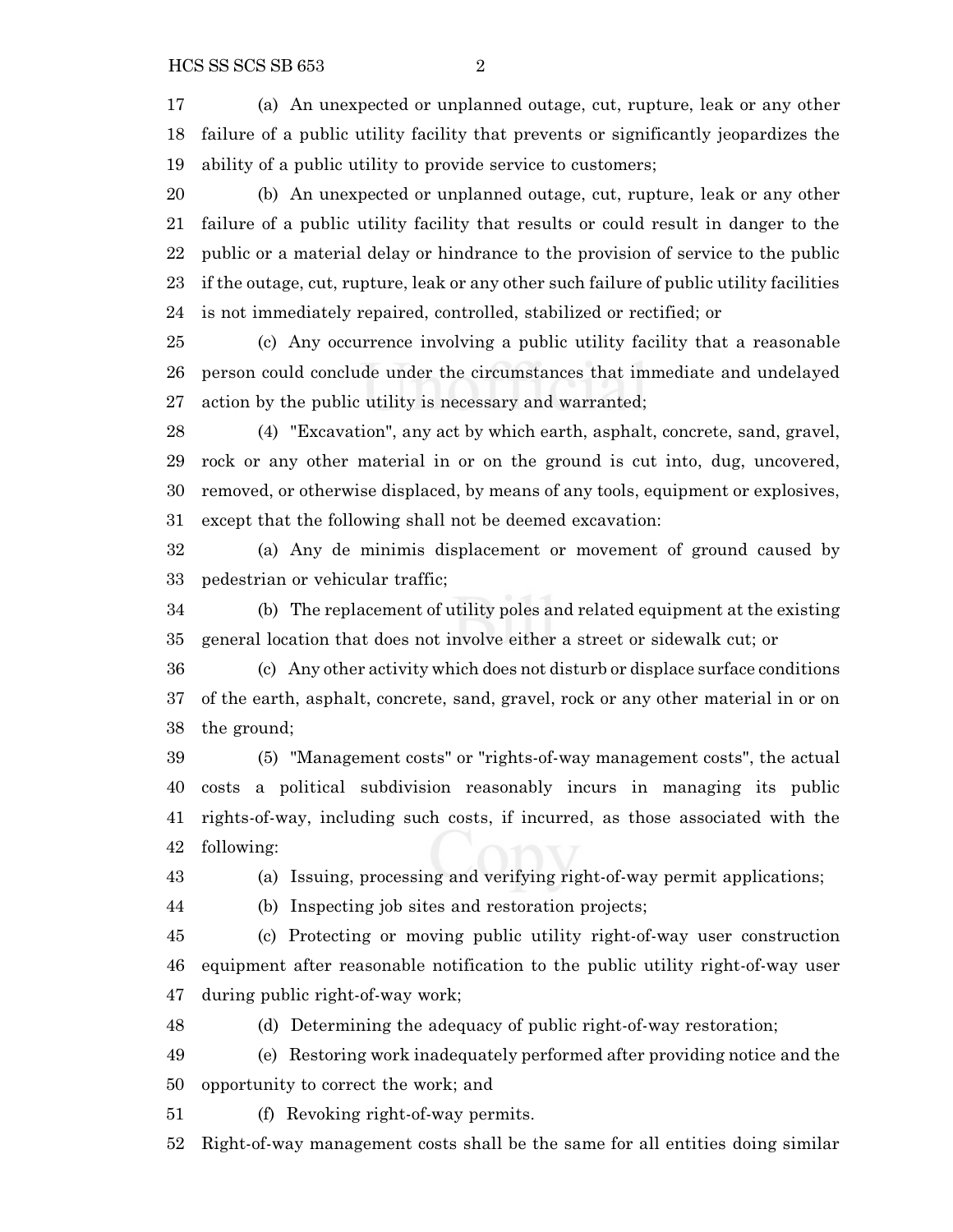work. Management costs or rights-of-way management costs shall not include payment by a public utility right-of-way user for the use or rent of the public right-of-way, degradation of the public right-of-way or any costs as outlined in paragraphs (a) to **[**(h)**] (f)** of this subdivision which are incurred by the political subdivision as a result of use by users other than public utilities, the attorneys' fees and cost of litigation relating to the interpretation of this section or section 67.1832, or litigation, interpretation or development of any ordinance enacted pursuant to this section or section 67.1832, or attorneys' fees and costs in connection with issuing, processing, or verifying right-of-way **[**permit**] permits** or other applications or agreements, or the political subdivision's fees and costs related to appeals taken pursuant to section 67.1838. In granting or renewing a franchise for a cable television system, a political subdivision may impose a franchise fee and other terms and conditions permitted by federal law;

 (6) "Managing the public right-of-way", the actions a political subdivision takes, through reasonable exercise of its police powers, to impose rights, duties and obligations on all users of the right-of-way, including the political subdivision, in a reasonable, competitively neutral and nondiscriminatory and uniform manner, reflecting the distinct engineering, construction, operation, maintenance and public work and safety requirements applicable to the various users of the public right-of-way, provided that such rights, duties and obligations shall not conflict with any federal law or regulation. In managing the public right-of-way, a political subdivision may:

 (a) Require construction performance bonds or insurance coverage or demonstration of self-insurance at the option of the political subdivision or if the public utility right-of-way user has twenty-five million dollars in net assets and does not have a history of permitting noncompliance within the political subdivision as defined by the political subdivision, then the public utility right-of-way user shall not be required to provide such bonds or insurance;

 (b) Establish coordination and timing requirements that do not impose a barrier to entry;

 (c) Require public utility right-of-way users to submit, for right-of-way projects commenced after August 28, 2001, requiring excavation within the public right-of-way, whether initiated by a political subdivision or any public utility right-of-way user, project data in the form maintained by the user and in a reasonable time after receipt of the request based on the amount of data requested;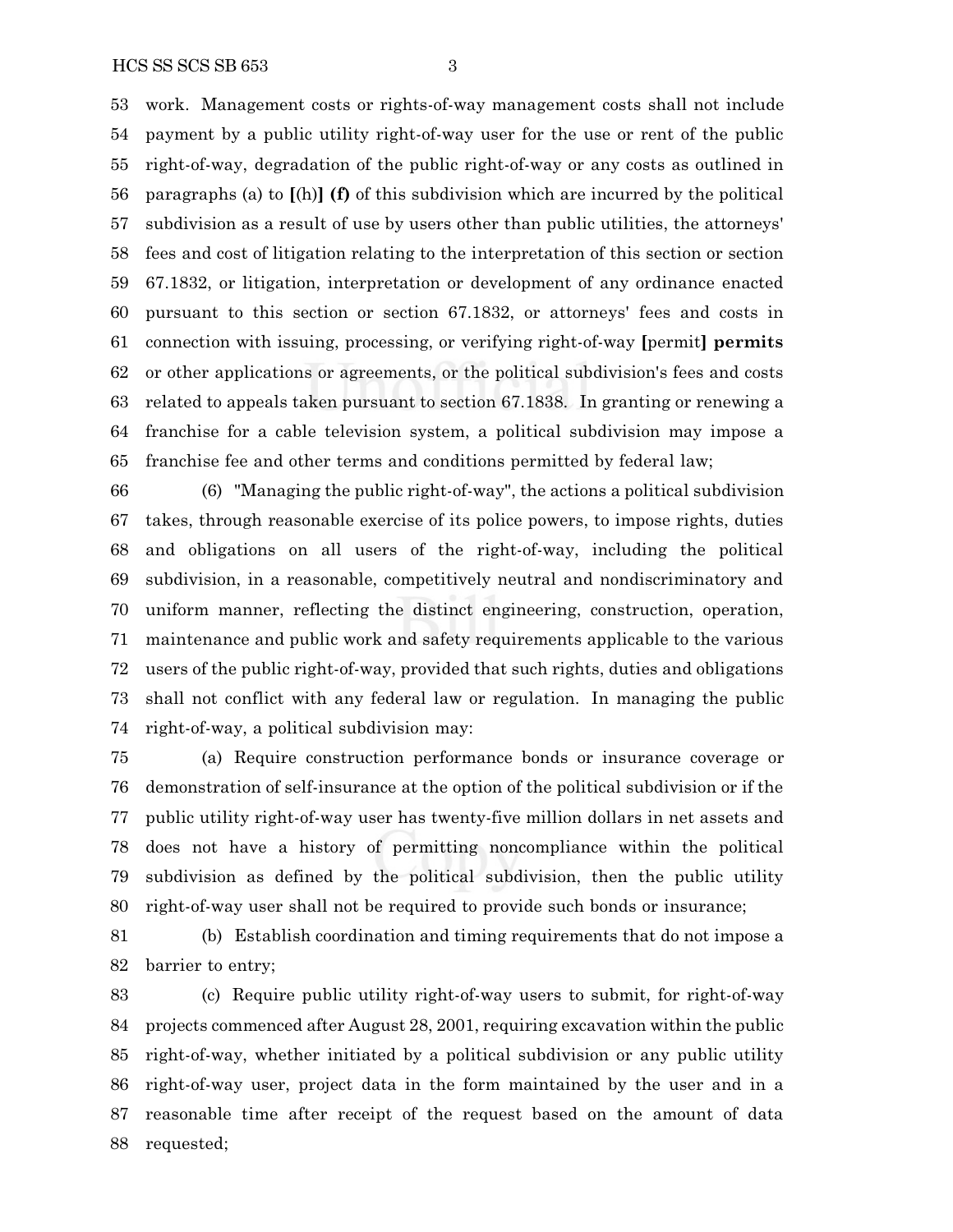(d) Establish right-of-way permitting requirements for street excavation;

 (e) Establish removal requirements for abandoned equipment or facilities, if the existence of such facilities prevents or significantly impairs right-of-way use, repair, excavation or construction;

 (f) Establish permitting requirements for towers and other structures or equipment for wireless communications facilities in the public right-of-way, notwithstanding the provisions of section 67.1832;

 (g) Establish standards for street restoration in order to lessen the impact of degradation to the public right-of-way; and

(h) Impose permit conditions to protect public safety;

 (7) "Political subdivision", a city, town, village, county of the first classification or county of the second classification;

 (8) "Public right-of-way", the area on, below or above a public roadway, highway, street or alleyway in which the political subdivision has an ownership interest, but not including:

 (a) The airwaves above a public right-of-way with regard to cellular or other nonwire telecommunications or broadcast service;

 (b) Easements obtained by utilities or private easements in platted subdivisions or tracts;

 (c) Railroad rights-of-way and ground utilized or acquired for railroad facilities; or

 (d) **Poles,** pipes, cables, conduits, wires, optical cables, or other means of transmission, collection or exchange of communications, information, substances, data, or electronic or electrical current or impulses utilized by a municipally owned or operated utility pursuant to chapter 91 or pursuant to a charter form of government;

 (9) "Public utility", every cable television service provider, every pipeline corporation, gas corporation, electrical corporation, rural electric cooperative, telecommunications company, water corporation, heating or refrigerating corporation or sewer corporation under the jurisdiction of the public service commission; every municipally owned or operated utility pursuant to chapter 91 or pursuant to a charter form of government or cooperatively owned or operated utility pursuant to chapter 394; every street light maintenance district; every privately owned utility; and every other entity, regardless of its form of organization or governance, whether for profit or not, which in providing a public utility type of service for members of the general public, utilizes pipes, cables,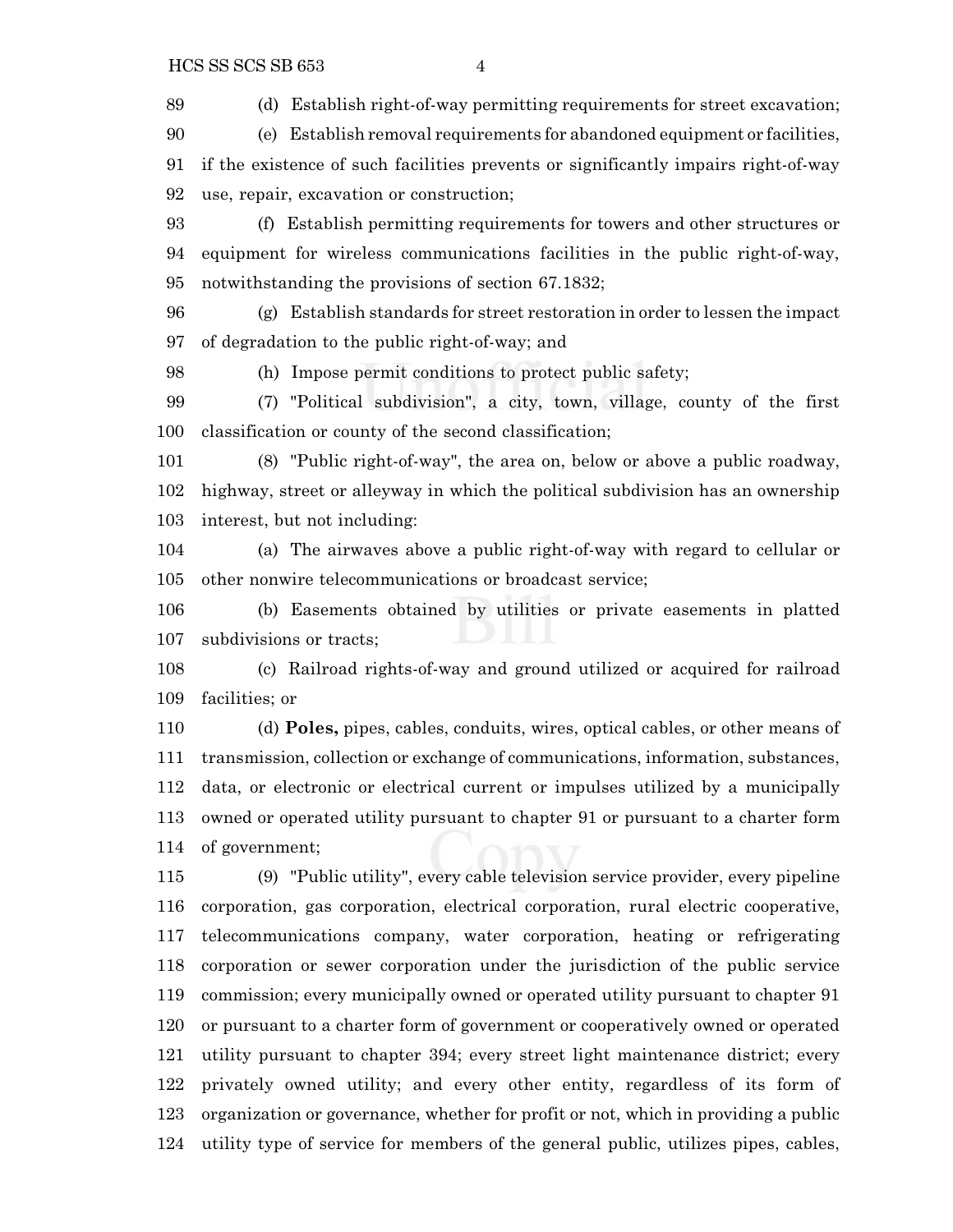conduits, wires, optical cables, or other means of transmission, collection or exchange of communications, information, substances, data, or electronic or electrical current or impulses, in the collection, exchange or dissemination of its product or services through the public rights-of-way;

 (10) "Public utility right-of-way user", a public utility owning or controlling a facility in the public right-of-way; and

 (11) "Right-of-way permit", a permit issued by a political subdivision authorizing the performance of excavation work in a public right-of-way.

67.5104. 1. As used in this section, "pole attachment" means an attachment by **an attaching entity, including** a video service provider, a telecommunications **provider** or other communications-related service provider to a pole owned **or controlled** by a municipal utility **or municipality**, but not a wireless antenna attachment or an attachment by a wireless communications provider to a pole**. As used in this section, "pole" means a utility pole which is owned or controlled by a municipal utility or municipality, but shall not include poles that are not associated with the transmission or distribution of electric power, communications, broadband, or video services. A municipal utility or municipality may only deny an attaching entity access to the utility's poles on a nondiscriminatory basis if there is insufficient capacity or for reasons of safety and reliability and if the attaching entity will not resolve the issue. If a municipal utility or municipality does not find any capacity, safety, or reliability issues, such municipal utility or municipality shall issue the attaching entity a permit to attach to the municipal utility's or municipality's poles. Nothing in this section shall be construed to prohibit a municipal utility or municipality from requiring an attaching entity to enter into a pole attachment agreement consistent with this section**.

 2. Notwithstanding sections 67.1830 to 67.1846, any pole attachment fees, terms, and conditions, including those related to the granting or denial of access, demanded by a municipal utility pole owner or controlling authority of a municipality shall be nondiscriminatory, just, and reasonable and shall not be subject to any required franchise authority or government entity permitting, except as provided in this section. A pole attachment rental fee shall be calculated on an annual, per-pole basis. Such rental fee shall be considered nondiscriminatory, just, and reasonable if it is agreed upon by the parties or, in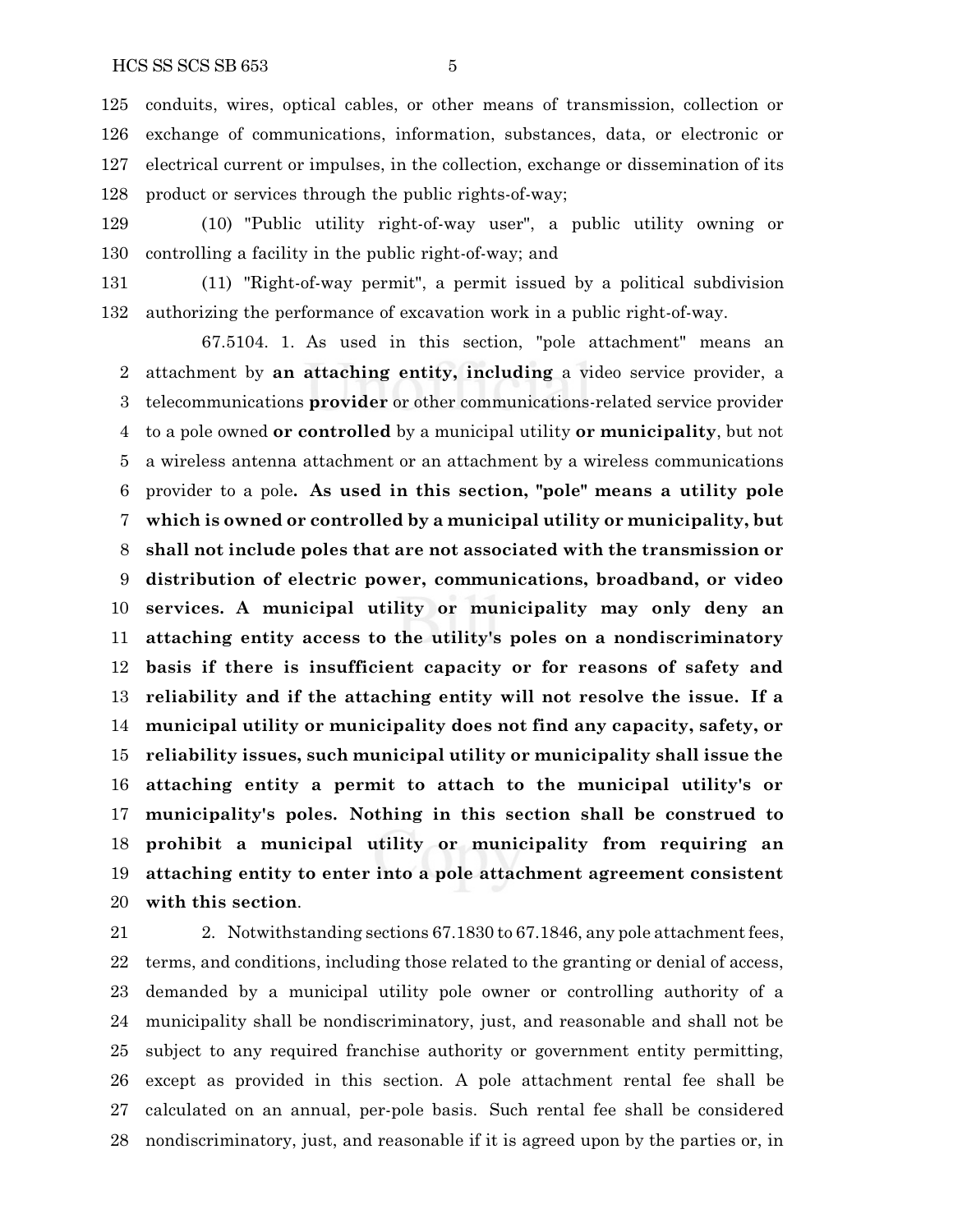the absence of such an agreement, based on cost but in no such case shall such fee so calculated be greater than the fee which would apply if it were calculated in accordance with the cable service rate formula referenced in 47 U.S.C. Sec. 224(d) as applied by the Federal Communications Commission**[**, except as permitted by subsection 3 of this section.

 3. Either party may seek review of any fee, term, or condition by means of binding arbitration conducted by a single arbitrator mutually agreeable to the parties or, in the absence of such an agreement, by means of binding arbitration conducted by the American Arbitration Association. An arbitrator's award regarding fees shall be confined to ensuring that the municipal utility pole owner recovers its direct costs and a reasonable share of the fully allocated costs attributable to the pole attachment, and that the fee may exceed the fee resulting from the application of the cable service rate formula referenced in this section only if based on an express written finding stated in the award that such award is based on competent and substantial evidence that the revenues produced under the cable service rate formula and other payments made by the service provider do not sufficiently recover the direct costs and a reasonable share of the fully allocated costs attributable to the pole attachment**]**. In addition, a municipal pole owner may be authorized to exceed the rate of return cost components of the Federal Communications Commission formula referenced in this section if necessary to comply with Article X of the Missouri Constitution. **[**Pending the arbitrator's rendering of such an award, the last existent rental fee applicable to the pole attachment shall remain in place and binding upon both parties**] In the event of a dispute between the parties, either party may bring an action for review in any court of competent jurisdiction. The court shall rule on any such petition for review in an expedited manner by moving the petition to the head of the docket consistent with subsection 2 of this section. Nothing shall deny any party the right to a hearing before the court**.

 **[**4.**] 3.** Where no **[**prior contract**] pole attachment agreement** exists between an attaching entity and the municipal utility pole owner **or controlling authority of a municipality**, and a dispute between a municipal utility pole owner **or controlling authority of a municipality** and an attaching entity exclusively concerns the per-pole fee **or any requirement or issue not directly related to pole attachments consistent with this section or both**, then the attaching entity may proceed with its attachments during the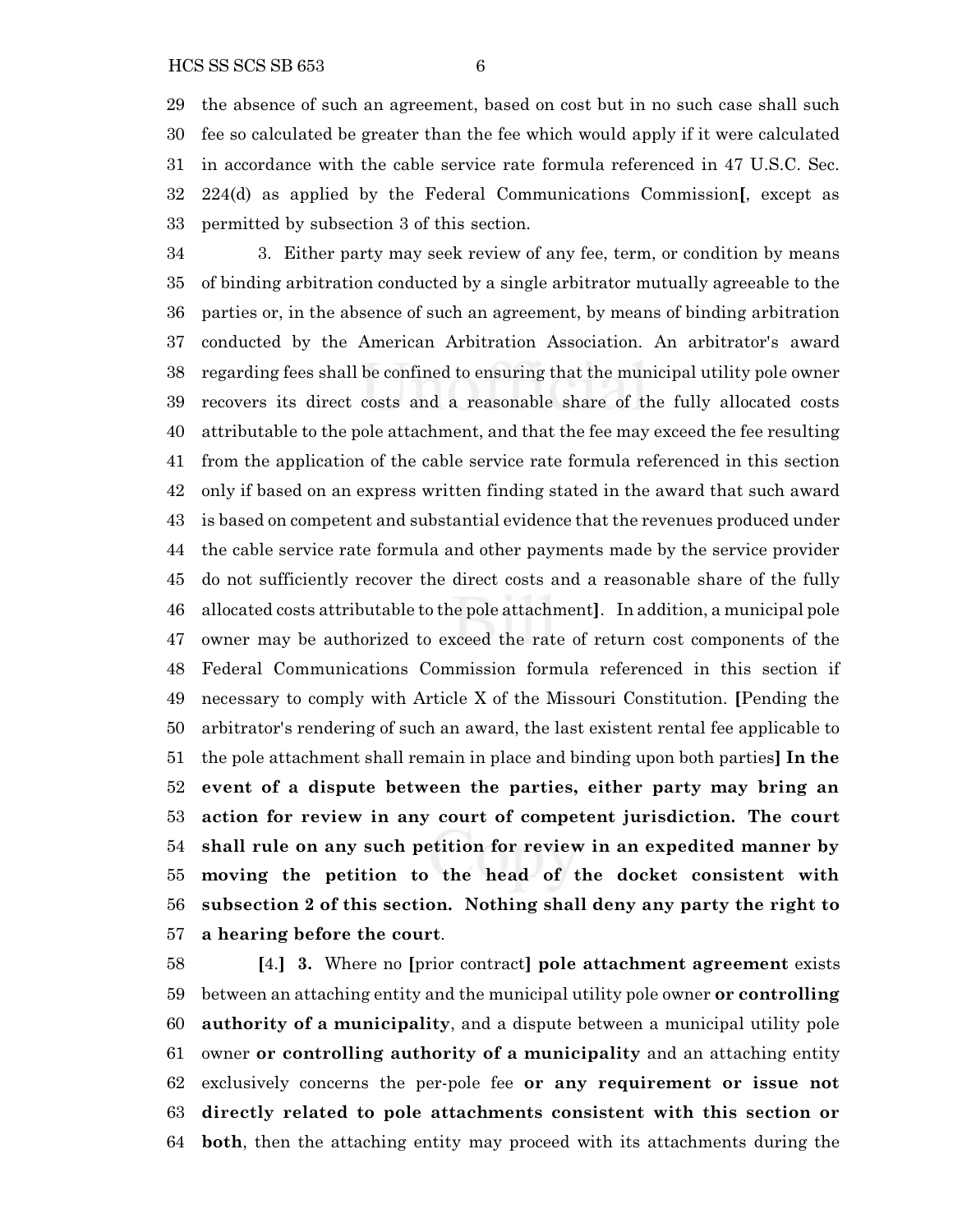pendency of the **[**arbitration**] dispute** under the agreed-upon terms and conditions **at a rental rate of no more than as set forth in subsection 2 of this section. The attaching entity shall comply with applicable and reasonable engineering, safety and reliability standards and shall hold the municipal pole owner or controlling authority of the municipality harmless for any liabilities or damages incurred that are caused by the attaching entity**.

 **[**5.**] 4.** The provisions of this section shall not supersede existing pole attachment agreements established prior to August 28, **[**2013**] 2014**.

 **[**6.**] 5.** Nothing in this section shall be construed as conferring any jurisdiction or authority to the public service commission **or any state agency** to regulate either the fees, terms, or conditions for pole attachments, or for any state agency to assert any jurisdiction over **[**pole attachments**] attachments to poles** regulated by 47 U.S.C. Sec. 224.

 **6. A municipal utility or municipality may, after reasonable written notice and an opportunity to cure, as provided in the applicable pole attachment agreement between a municipal utility or municipality and an attaching entity, revoke a pole attachment permit granted to an attaching entity and require removal of the attachment with or without fee refund for breach of the pole attachment agreement or permit until the breach is cured, but only in the event of a substantial breach of material terms and conditions of the pole attachment agreement or permit. A substantial breach by an attaching entity shall be limited to:**

 **(1) A material violation of a material provision of the applicable pole attachment agreement or permit;**

 **(2) An evasion or attempt to evade any material provision of the applicable pole attachment agreement or permit;**

 **(3) A material misrepresentation of fact in the applicable pole attachment agreement or permit application;**

 **(4) A failure to complete work by the date and in accordance with the terms specified in the applicable pole attachment agreement or permit, unless an extension is obtained or unless the failure to complete the work is due to reasons beyond the attaching entity's control; or**

 **(5) A failure to correct, within the time and in accordance with the terms specified by the municipal utility or municipality in the**